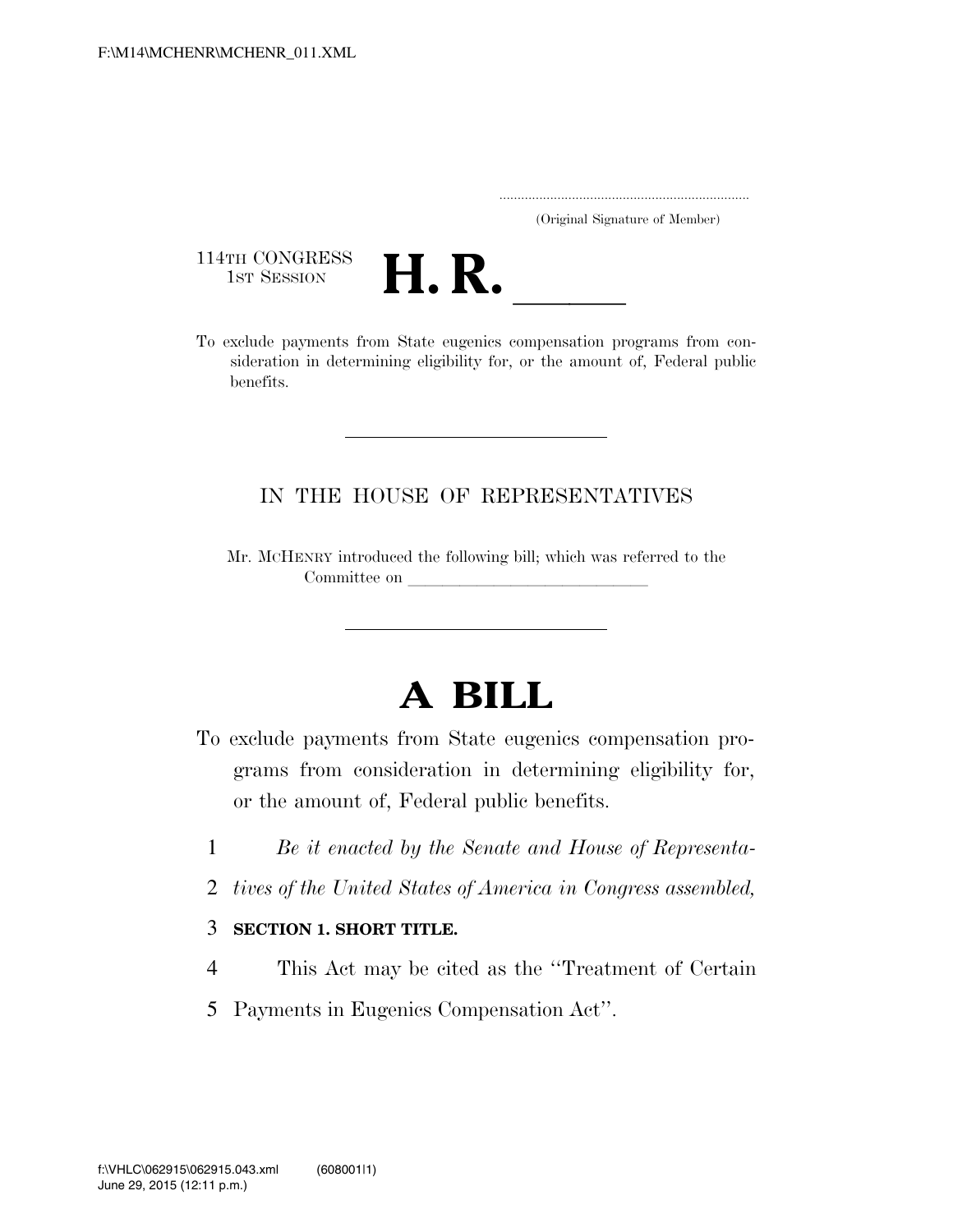| 1              | SEC. 2. EXCLUSION OF PAYMENTS FROM STATE EUGENICS           |
|----------------|-------------------------------------------------------------|
| $\overline{2}$ | COMPENSATION PROGRAMS FROM CONSID-                          |
| 3              | ERATION IN DETERMINING ELIGIBILITY FOR,                     |
| $\overline{4}$ | OR THE AMOUNT OF, FEDERAL PUBLIC BENE-                      |
| 5              | FITS.                                                       |
| 6              | (a) IN GENERAL.—Notwithstanding any other provi-            |
| 7              | sion of law, payments made under a State eugenies com-      |
| 8              | pensation program shall not be considered as income or      |
| 9              | resources in determining eligibility for, or the amount of, |
| 10             | any Federal public benefit.                                 |
| 11             | (b) DEFINITIONS.—For purposes of this section:              |
| 12             | (1) FEDERAL PUBLIC BENEFIT.—The term                        |
| 13             | "Federal public benefit" means—                             |
| 14             | (A) any grant, contract, loan, professional                 |
| 15             | license, or commercial license provided by an               |
| 16             | agency of the United States or by appropriated              |
| 17             | funds of the United States; and                             |
| 18             | (B) any retirement, welfare, health, dis-                   |
| 19             | ability, public or assisted housing, postsec-               |
| 20             | ondary education, food assistance, unemploy-                |
| 21             | ment benefit, or any other similar benefit for              |
| 22             | which payments or assistance are provided to                |
| 23             | an individual, household, or family eligibility             |
| 24             | unit by an agency of the United States or by                |
| 25             | appropriated funds of the United States.                    |